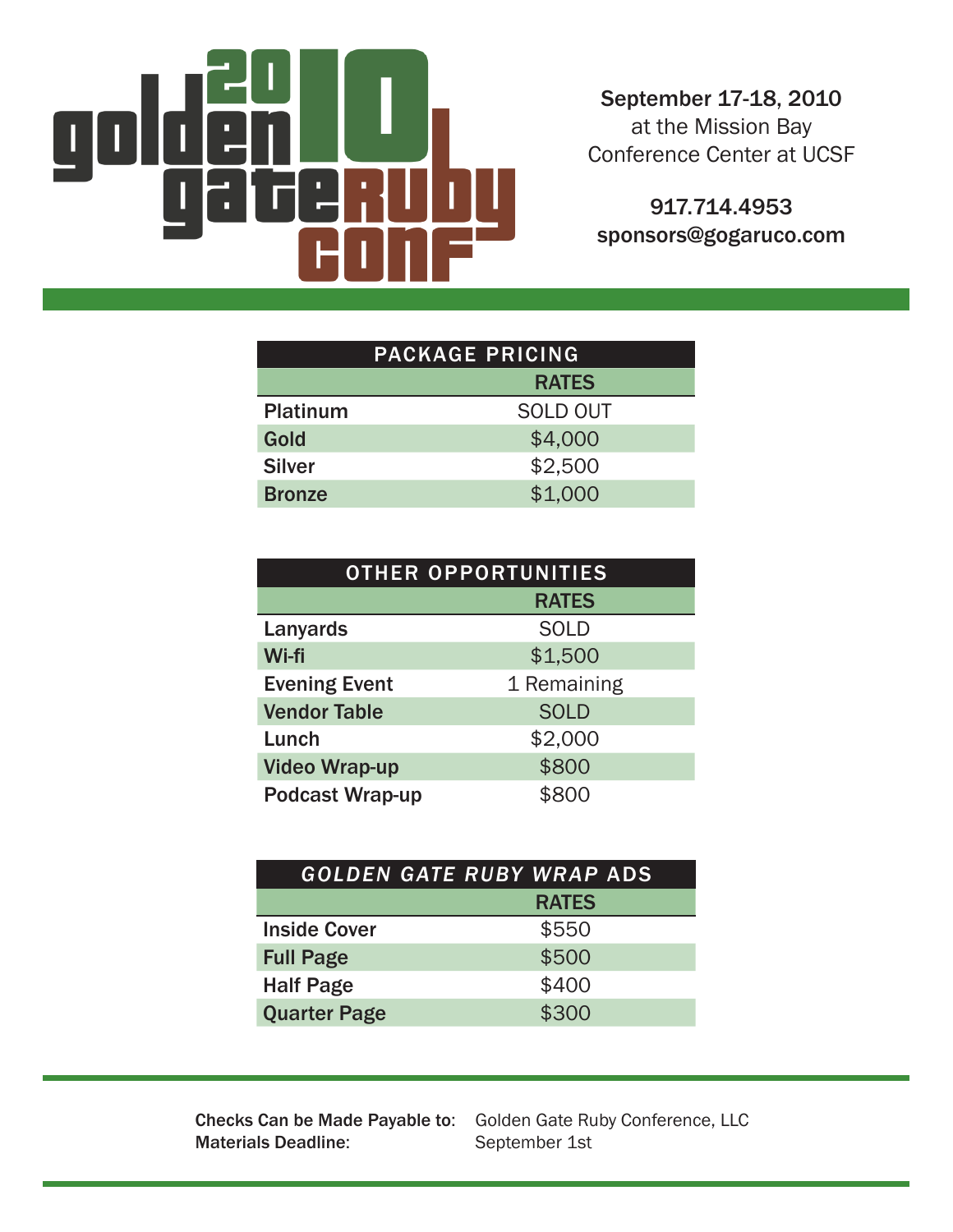

# September 17-18, 2010

at the Mission Bay Conference Center at UCSF

917.714.4953 sponsors@gogaruco.com

### PLATINUM PACKAGE \$5,000

- Logo on Website; top billing
- Logo and 200 word description on Sponsors page; top billing
- • Logo in the *Golden Gate Ruby Wrap*; top billing
- • Logo on signage at event
- Recognition by Program Chairs in Introductor<br>• Sponsor designation in emails<br>• Full Page Color Ad in the California Color Color Color Color Color Color Color Color Color Color Color Color Color Color Color Color Color Co
- Sponsor designation in emails
- Opportunity to distribute attend
- Full Page Color Ad in the Golden
- • 3 Conference Passes
- Opportunity to sponsor Lanyards
- • Opportunity to host or collaborate on after-hours event
- Opportunity to table in Sponsors Expo Hall (5 slots available, no extra cost)

#### GOLD PACKAGE \$4,000

- **Logo on Website**
- Logo and 100 word description on Sponsors page
- • Logo in the *Golden Gate Ruby Wrap*
- • Logo on signage at event
- Recognition by Program Chairs in Introductory Talk
- • Sponsor designation in emails and other marketing
- • Opportunity to distribute attendee handouts and/or swag
- • Half Page Color Ad in the *Golden Gate Ruby Wrap*
- • 2 Conference Passes
- • Opportunity to host or collaborate on after-hours event
- • Opportunity to table in Sponsors Expo Hall (5 slots available, no extra cost)

Checks Can be Made Payable to: Golden Gate Ruby Conference, LLC Materials Deadline: September 1st



- 
- 
- 
- 
-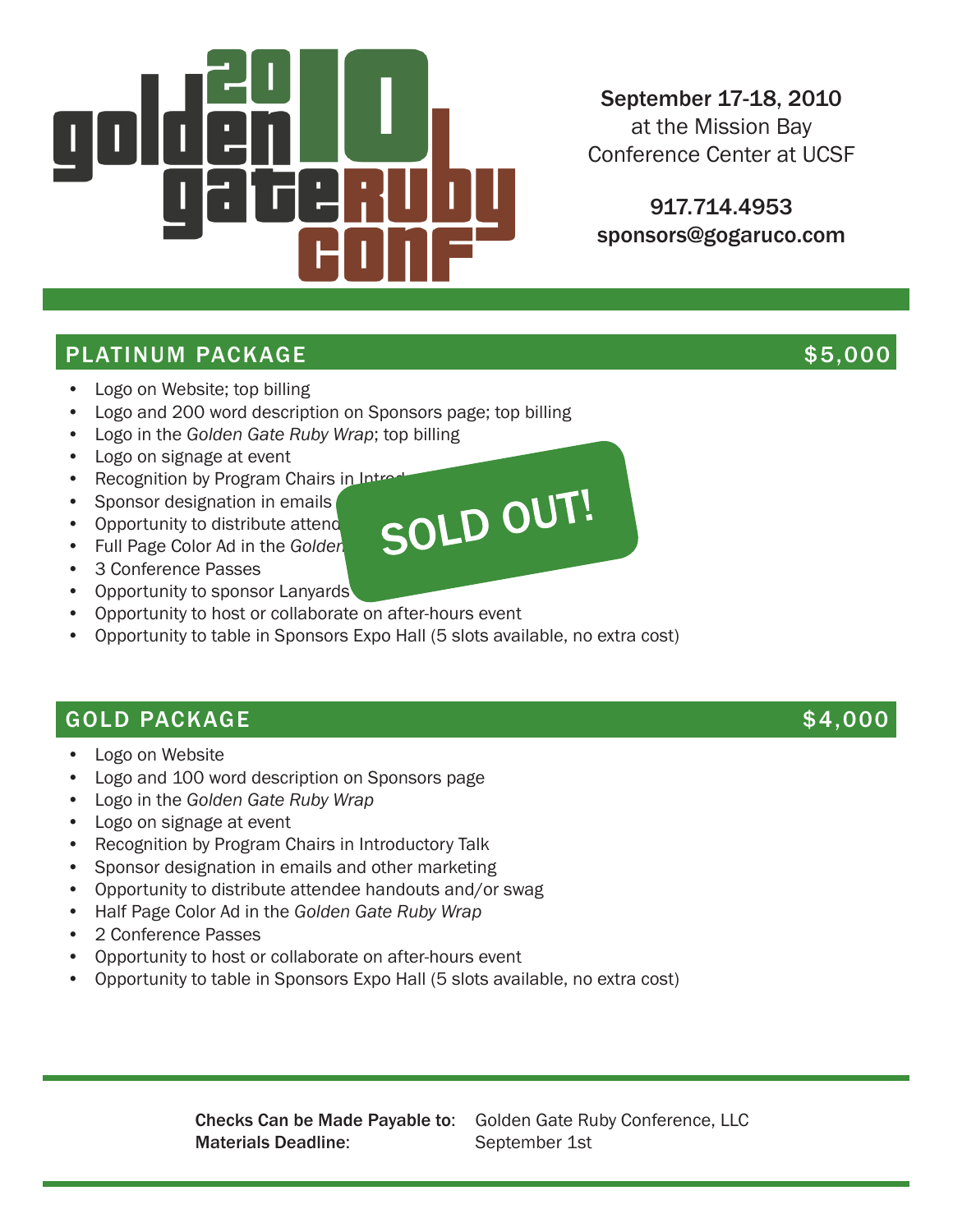

September 17-18, 2010

at the Mission Bay Conference Center at UCSF

917.714.4953 sponsors@gogaruco.com

# SILVER PACKAGE \$2,500

- Logo on Website
- Logo and 50 word description on Sponsors page
- • Logo in the *Golden Gate Ruby Wrap*
- Sponsor designation in emails and other marketing
- • Opportunity to distribute attendee handouts and/or swag
- • Quarter Page Color Ad in the *Golden Gate Ruby Wrap*
- 1 Conference Pass
- • Opportunity to collaborate on after-hours event
- Discount on table in Sponsors Expo Hall (5 slots available)

### BRONZE PACKAGE  $$1,000$

- Logo on Website
- Logo and 50 word description on Sponsors page
- • Logo in the *Golden Gate Ruby Wrap*
- • Opportunity to distribute attendee handouts and/or swag
- • 1 Conference Pass
- • Opportunity to collaborate on after-hours event
- Discount on table in Sponsors Expo Hall (5 slots available)

# MEDIA PARTNERSHIP OPPORTUNITIES AVAILABLE! Call or Email for More Information

Materials Deadline: September 1st

Checks Can be Made Payable to: Golden Gate Ruby Conference, LLC